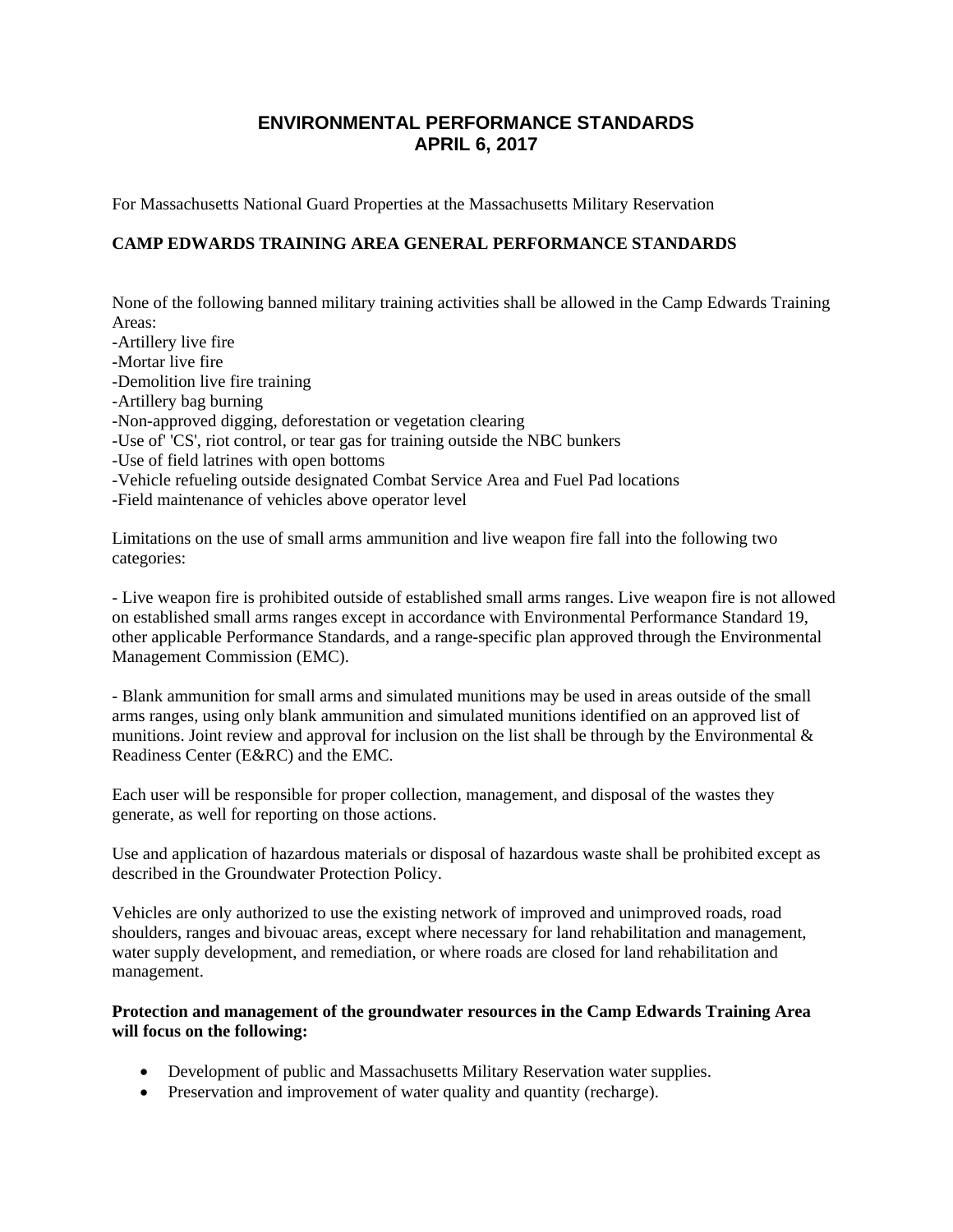Activities compatible with the need to preserve and develop the groundwater resources.

All users of the Camp Edwards Training Area must comply with the provisions of the Groundwater Protection Policy and any future amendments or revisions to the restrictions and requirements. These will apply to all uses and activities within the overlays relative to Wellhead Protection, Zone II's within the Cantonment Area, and the Camp Edwards Training Areas.

Development of water supplies will be permitted within the Camp Edwards Training Area after review and approval by the managing agencies, principally the Department of the Army and its divisions, together with the Massachusetts Department of Environmental Protection, and the Massachusetts Division of Fish and Wildlife.

All phases of remediation activities will be permitted within the Camp Edwards Training Area after review and approval by the managing agencies, principally the Department of the Army and its divisions, together with the federal and state agencies who will have jurisdiction for remediation.

## **Pollution prevention and management of the Camp Edwards training ranges will focus on and include the following:**

The Camp Edwards Training Area, including the Small Arms Ranges (SAR) and their associated "Surface Danger Zones," and any areas where small arms or other munitions or simulated munitions are used, shall be managed as part of a unique water supply area under an adaptive management program that integrates pollution prevention, and best management practices (BMP), including the recovery of projectiles. This will be done through individual range-specific plans that are written by the Massachusetts National Guard and approved for implementation through the EMC and any other regulatory agency having statutory and/or regulatory oversight. Adaptive, in this context, means making decisions as part of a continual process of monitoring, reviewing collected data, evaluating advances in range monitoring, design and technology, and responding with management actions as dictated by the resulting information and needs of protecting the environment while providing compatible military training within the Upper Cape Water Supply Reserve.

A range plan shall be designed and followed to reduce the potential for an unintended release to the environment outside of the established containment system(s) identified in the range-specific plans. All users must be aware of, and comply with, the Environmental Performance Standards that are applicable to all SAR activities. Any range specific requirements will be coordinated through the E&RC with the EMC, incorporating those specific requirements into the appropriate range-specific plans and range information packets. Camp Edwards SAR Pollution Prevention Plan shall be followed to prevent or minimize releases of metals or other compounds related to the normal and approved operation of each SAR. The adaptive SAR management program components required in each range-specific plan shall include:

- Consultation with applicable agencies with oversight of the training area before undertaking any actions that are subject to state and/or federal regulatory requirements.
- Specific recovery plans for the removal and proper disposition of spent projectiles, residues and solid waste associated with the weapons, ammunition, target systems, and/or their operation and maintenance.
- Reduction of adverse impacts to the maximum extent feasible, including consideration for the design/redesign and/or relocation of the activity or encouraging only those activities that result in meeting the goal of overall projectile and/or projectile constituent containment.
- Internal and external coordination of documentation for the Camp Edwards range management programs and other related Camp Edwards management programs including: the Integrated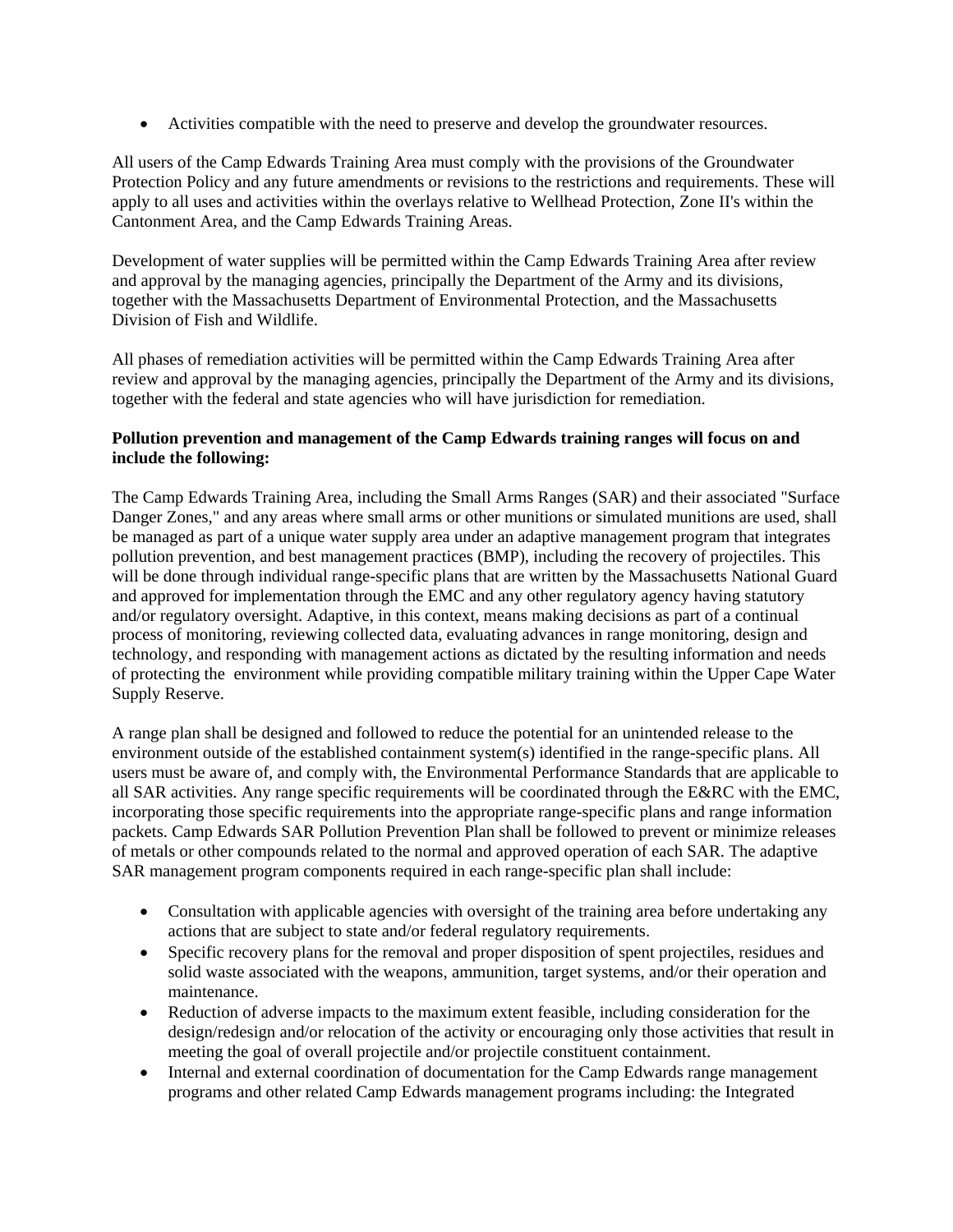- Training Area Management Program, Range Regulations, Camp Edwards Environmental Management System, Civilian Use Manual, and Standard Operating Procedures.
- Long-term range maintenance, monitoring and reporting of applicable parameters and analysis.

The Massachusetts National Guard shall ensure that all training areas where munitions or simulated munitions are used or come to be located, including range areas, range surface danger zones, and any other areas within the Upper Cape Water Supply Reserve that are operational ranges are maintained and monitored following approved management plans that include planning for pollution prevention, sustainable range use and where applicable, restoration.

#### **Protection and management of the vegetation of the Camp Edwards Training Area for focus on the following:**

- Preservation of the habitat for federal- and state-listed rare species and other wildlife.
- Preservation of the wetland resource areas.
- Activities compatible with the need to manage and preserve the vegetative resources.
- Realistic field training needs.
- Identification and restoration of areas impacted by training activities.

#### **Goals for the Adaptive Ecosystem Management approach to management of the Camp Edwards properties will be as follows:**

- Management of the groundwater for drinking water resources
- Conservation of endangered species.
- Management of endangered species habitat for continuation of the species.
- Ensuring compatible military training activities.
- Allowing for compatible civilian use.
- Identification and restoration of areas impacted by training activities.

The Environmental Performance Standards will be incorporated into the programs and regulations of the Massachusetts National Guard as follows. Those standards relating to natural resources management shall be incorporated as standards into each of the state and federal environmental management programs and attached as an appendix or written into the documentation accompanying the plan or program. All the Environmental Performance Standards will be attached to the Integrated Training Area Management Plan 'Trainer's Guide' and to the Camp Edwards Range Regulations. Modification of the Standards Operating Procedures will include review and conformance with the Environmental Performance Standards for trainers and soldiers at Camp Edwards.

## **SPECIFIC RESOURCE PERFORMANCE STANDARDS IN THE CAMP EDWARDS TRAINING AREA**

#### **1. Groundwater Resources Performance Standards**

1.1. All actions, at any location within the Camp Edwards Training Areas, must preserve and maintain groundwater quality and quantity, and protect the recharge areas 1:0 existing and potential water supply wells. All areas within Camp Edwards Training Areas will be managed as State Zone U, and, where designated, Zone I, water supply areas.

1.2 The following standards shall apply to designated Wellhead Protection Areas: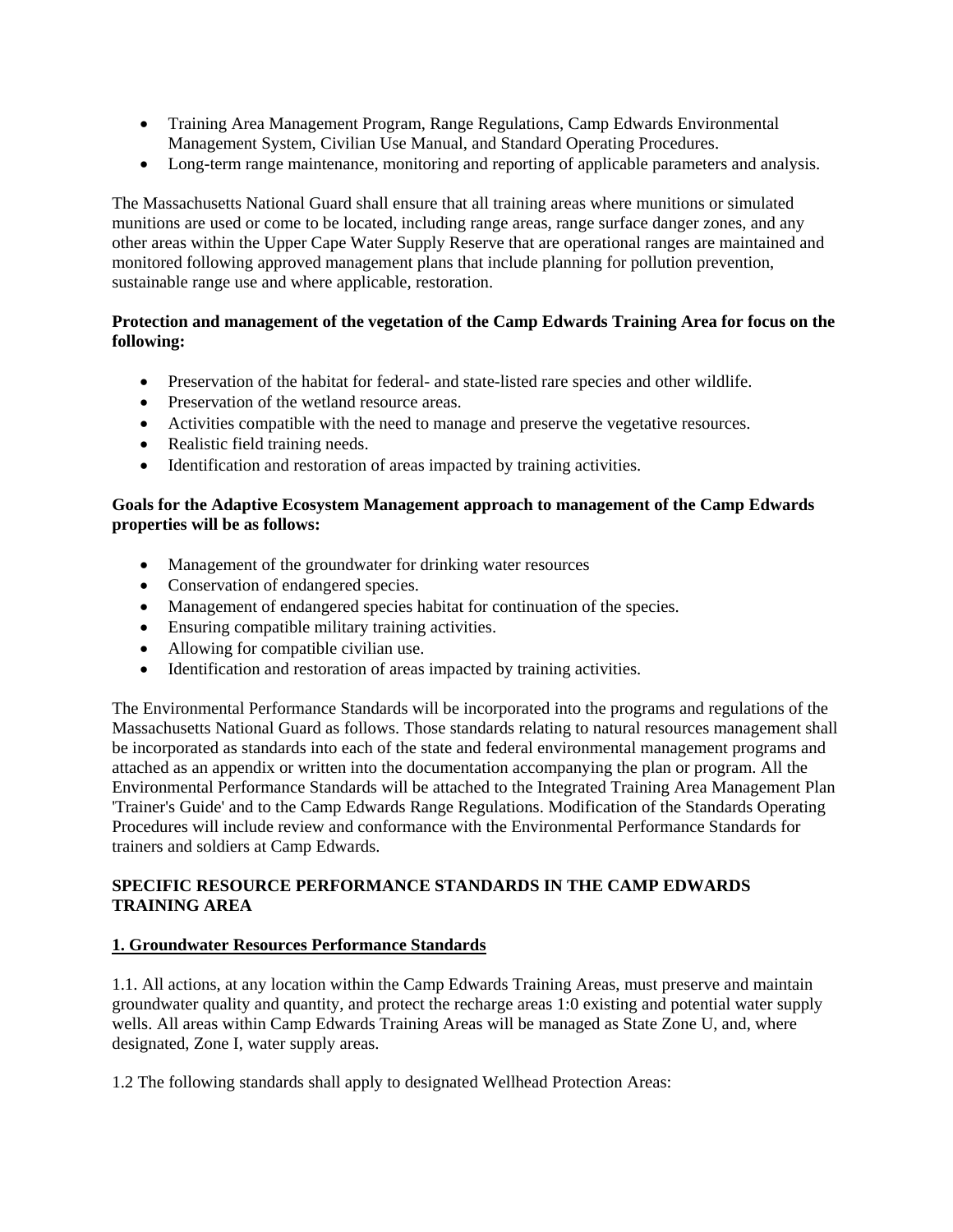- The 400-foot radius around approved public water supply wells will be protected from all access with signage. That protection will be maintained by the owner and/or operator of the weJl, or the leaseholder of the property.
- No new stormwater discharges may be directed into Zone I areas.
- No in ground septic system will be permitted within a Zone I area.
- No solid wastes may be generated or held within Zone I areas except as incidental to the construction, operation, and management of a well.
- Travel in Zone I areas will be limited to foot travel or to vehicles required for construction, operation, and maintenance of wells.
- No new or existing bivouac activity or area shall be located within a Zone I area.
- All other areas will be considered as Zone II designated areas and will be subject to the standards of the Groundwater Protection Policy.

1.3 Land-use activities that do not comply with either the state Wellhead Protection regulations (310 CMR 22.00 et seq.) or the Groundwater protection Policy are prohibited.

1.4 All activities will suppol1 and not interfere with either the Impact Area Groundwater Study and/or the Installation Restoration Program. All activities shall conform to the requirements of Comprehensive Environmental Response, Compensation and Liability Act, the Massachusetts Contingency Plan, and the Safe Drinking Water Act.

1.5 Extraction, use, and transfer of the groundwater resources must not de- grade [e.g. draw down surface waters] in freshwater ponds, vernal pools, wetlands, and marine waters, unless properly reviewed, mitigated, and approved by the managing and regulating agencies.

1.6 Land uses and activities in the Camp Edwards Training Areas will meet the following standards:

- Will conform to all existing and applicable federal, state and local regulations.
- Must be able to be implemented without interference with ongoing remediation projects.
- Allow regional access to the water supplies on the Massachusetts Military Reservation.

1.7 The following programs and standards will be used as the basis for protecting groundwater resources in the Camp Edwards Training Areas:

- Groundwater Protection Policy.
- Federal and Department of Defense environmental programs: Integrated Natural Resources Management Plan, Integrated Training Area Management Program, Range Regulations, Spill Prevention Control and Countermeasures Plan (or equivalent), Installation Restoration *Plan,*  Impact Area Groundwater Study, or other remediation programs.
- State and federal laws and regulations pertaining to water supply.

#### **2. Wetlands and Surface Water Performance Standards**

2.1 Since there are relatively few wetland resources found at the Massachusetts Military Reservation, and since they are important to the support of habitat and water quality on the properties, the minimum standard will be no net loss of any of the wetland resources or their 100-foot buffers.

2.2 Land uses and activities will be managed to prevent and mitigate new adverse impacts and eliminate or reduce existing conditions adverse to wetlands and surface water resource areas. Impacts from remediation activities may be acceptable with implementation of reasonable alternatives.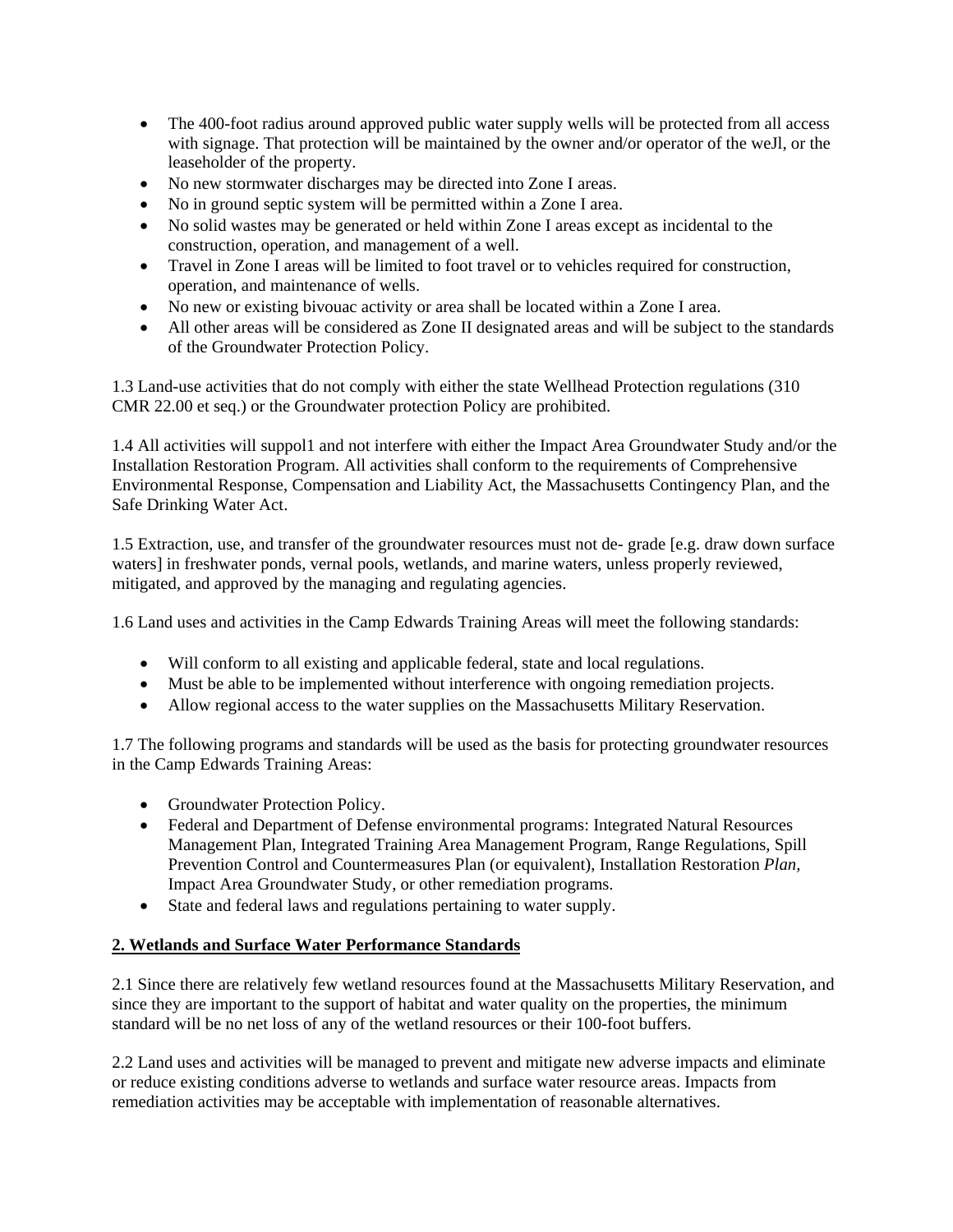2.3 Wetland area management priorities:

- Protection of existing; wetland resource areas for their contributions to existing and potential drinking water supplies.
- Protection of wetlands for rare species and their habitats.
- Protection of human health and safety.

2.4*.* Activities will be managed to preserve and protect wetlands and vernal pools as defined by applicable, federal, state, and local regulations. These activities will include replacement or replication of all wetland resource buffer areas, which are lost after completion of an activity or use.

2.5 All land altering activities within 100 feet of a certified vernal pool must be reviewed before commencement by the Massachusetts Department of Environmental Protection/Wetlands Unit and the Natural Heritage and Endangered Species Program within the Division of Fish and Wildlife for impacts to wildlife and habitat. The certification of vernal pools will be supported by the on site personnel and will proceed with the assistance of the appropriate state agencies.

2.6 All new uses or activities will be prohibited within the wetlands and their IOO-foot buffers, except those associated with an approved habitat enhancement or restoration program; those on existing improved and unimproved roads where appropriate sediment and erosion controls are put in place prior to the activity; or those where no practicable alternative to the proposed action is available. No new roads should be located within the 100-foot buffers. Existing roads within such buffers should be relocated provided that:

- The relocation does not cause greater environmental impact to other resources.
- There are funds and resources allocated for resource management and that those resources are approved and available for the relocation.

2.7 During the period of 15 February to 15 May, listed roads/trails within 500 feet of wetlands will be closed to vehicle access to protect the migration and breeding of amphibians. Emergency response and environmental management activities will not be restricted.

- Donnelly and Little Halfway Ponds maneuver trails (excluding the permanently closed section along the eastern edge of Donnelly Pond) from Frank Perkins Road north to Wood Road
- Red Maple Swamp trail from Wood Road north and east to Avery Road
- Orchard and Jefferson Roads (continuous) from Cat Road south and east to Burgoyne Road
- Maneuver trail(s) in powerline easement north of Gibbs Road from Goat Pasture Road west to the boundary of training areas C-13 and C-14
- Grassy Pond trail (side access to Sierra Range) from Gibbs Road south to Sierra Range
- Sandwich Road from the powerline easement north to the gas pipeline right of way
- Bypass Bog/Mike Range Road from entrance to Mike Range south and west to Greenway Road

2.8 No new bivouac area shall be located within 500 feet of any wetland. Any existing bivouac within a wetland buffer shall be relocated provided there are funds and resources allocated for the relocation.

# **3. Rare Species Performance Standards**

3.1 As the Natural Heritage and Endangered Species Program of the Massachusetts Division of Fisheries & Wildlife has identified the entire Massachusetts Military Reservation as State Priority Habitat for state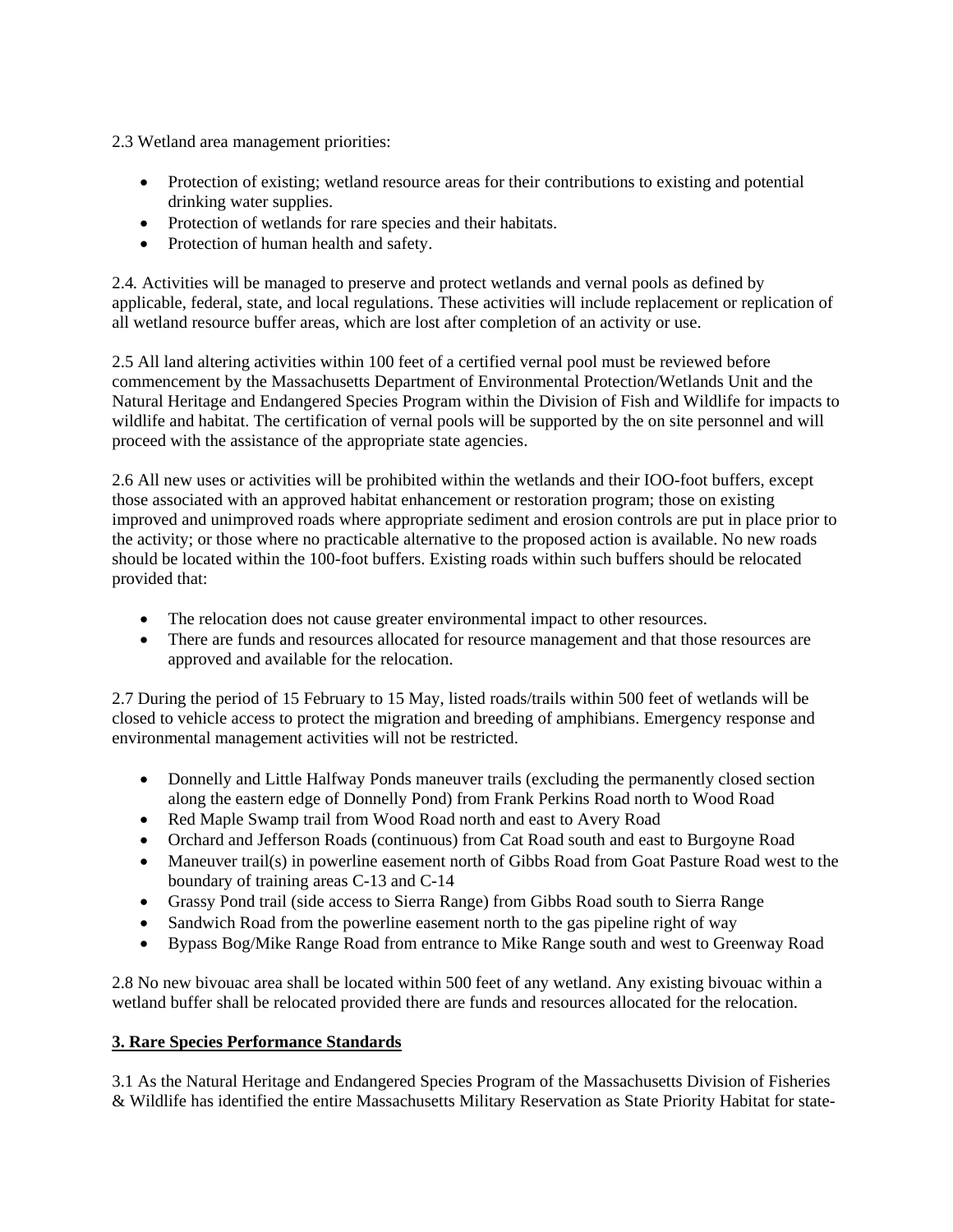listed species (version dated 2000-2001), all activities and uses must comply with the Massachusetts Endangered Species Act and its regulations.

3.2 Where activities and uses are not specifically regulated under the Camp Edwards Training Area Range and Environmental Regulations, including these Environmental Performance Standards, the MMR Environmental and Readiness Center must review the activities for conformance with the Integrated Natural Resource Management Plan, and shall- consult with the Natural Heritage and Endangered Species Program regarding potential impacts to state-listed species.

3.3 All activities impacting rare species habitat must be designed to preserve or enhance that habitat as determined by the MMR Environmental and Readiness Center in consultation with the Natural Heritage and Endangered Species Program.

3.4 Users are prohibited from interfering with state and federal listed species.

3.5 Users will report all sightings of recognized listed species, e.g. box turtles, within any area of the Massachusetts Military Reservation.

## **4. Soil Conservation Performance Standards**

4.1 Activities and uses must be compatible with the limitations of the underlying soils. Limitations on uses and activities may be made where the soils or soil conditions would not support the activity.

4.2 Agricultural soil types will be preserved for future use.

4.3 Any perennial or intermittent stream identified by the Environmental & Readiness Center Office will be protected from siltation by retaining undisturbed vegetative buffers to the extent feasible.

4.4 Cultural resource evaluations must be completed before any earth-moving operation may take place in undisturbed areas with high potential for cultural resources, and earth moving may be limited to specific areas (See Cultural Resource Performance Standards).

4.5 An erosion control analysis will be made part of the land management programs (Integrated Natural Resource Management Plan, the Integrated Training Area Management Program, Range Regulations, Civilian Use, and Standard Operating Procedures) for the Camp Edwards Training Area, including appropriate mitigation measures where existing or potential erosion problems are identified.

4.6 For all improved and unimproved roads, ditches and drainage ways:

- All unimproved roads, ditches, roads and drainage ways identified for maintenance will be cleaned of logs, slash and debris.
- Unimproved roads and roads may not otherwise be improved unless approved for modification.
- Any trail, ditch, road, or drainage way damaged by activities will be repaired in accordance with the hazard and impact it creates.

4.7 Erosion-prone sites will be inspected periodically to identify damage and mitigation measures.

#### **5. Vegetation Management Performance Standards**

5.1 All planning and management activities impacting vegetation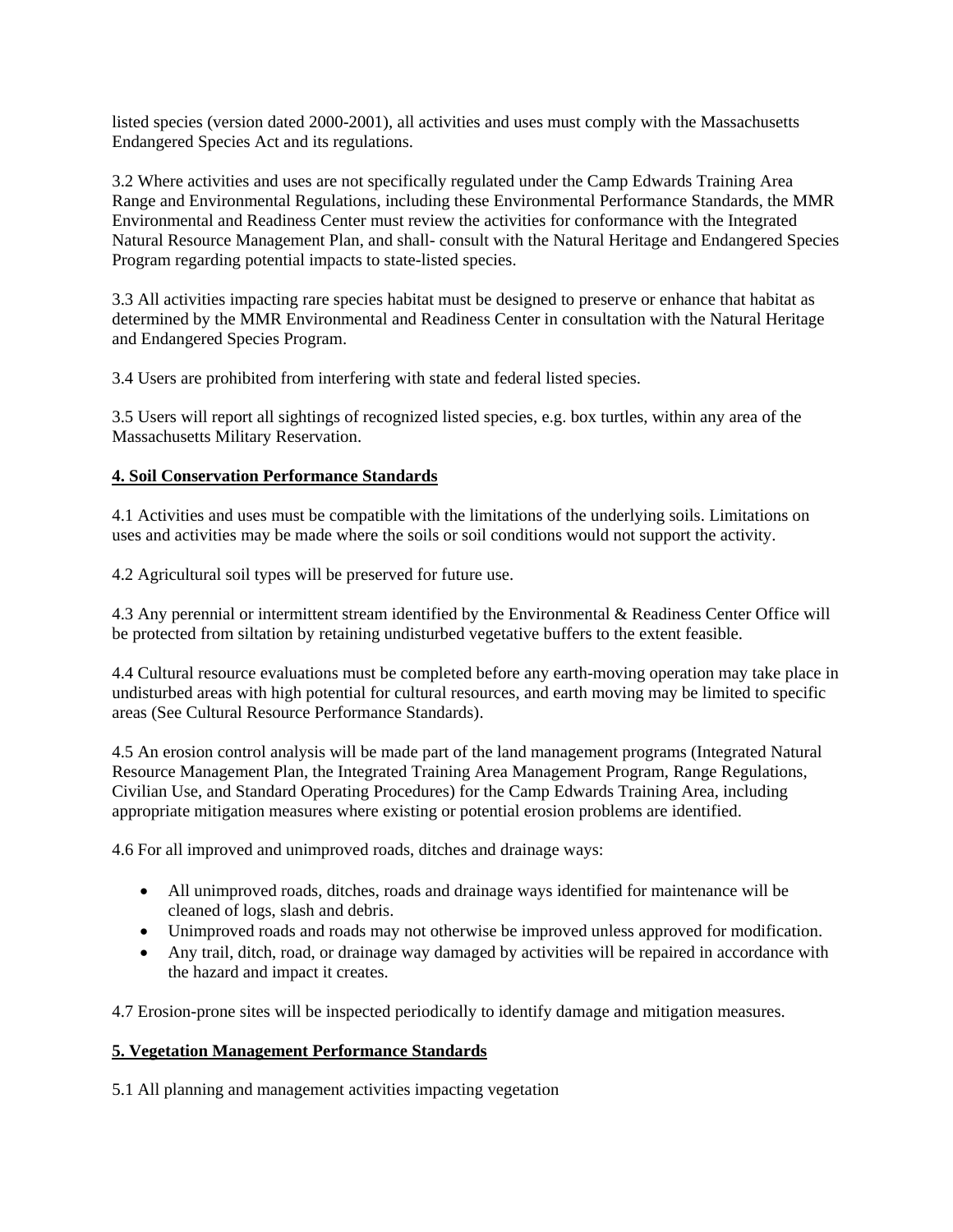- Will ensure the maintenance of native plant communities, and
- Shall be performed to maintain the biological diversity.

5.2 Revegetation of disturbed sites will be achieved by natural and artificial recolonization by native species.

5.3 Timber harvesting or clear-cutting of forested areas should not occur on steep slopes with unstable soils or with in the buffers to wetland resources.

5.4 Vegetation management will be subject to a forest management and fire protection program prepared by the users in accordance with federal standards, and carried out in a manner acceptable to the Massachusetts Military Reservation Committee and other state agencies or commissions, as may be designated by the Commonwealth of Massachusetts.

## **6. Habitat Management Performance Standards**

6.l The Camp Edwards Training Area will be managed as a unique rare species and wildlife habitat area under n adaptive ecosystem management program that integrates ecological, socio-economic, and institutional perspectives, and which operates under the following definitions:

- Adaptive means making decisions as part of a continual process of monitoring, reviewing collected data, and responding with management actions as dictated by the resulting information and needs of the system.
- Ecosystem means a system-wide understanding of the arrangements of living and non-living things, and the forces that act upon and within the system.
- Management entails a multi-disciplinary approach where potentially competing interests are resolved with expert analysis, user and local interest considerations, and a commitment to compromise interests when the broader goal is achieved to manage the Camp Edwards Training Area as a unique wildlife habitat area.

6.2 The adaptive ecosystem management program will include:

- Coordinated documentation for the management programs, Integrated Natural Resource Management Plan, the Integrated Training Area Management Program, Range Regulations, Civilian Use, and Standard Operating Procedures.
- The Massachusetts National Guard Environmental and Readiness Center staff and necessary funding to support its ecosystem management plans, as related to the amount of training occurring.
- Cooperative agreements to create a management team of scientific and regulatory experts.
- Long-term land maintenance, monitoring of resources and trends, study and analysis.
- Recovery plans for species and habitats identified for improvement.
- Consultation with Federal and State agencies charged with oversight of the Endangered Species Program before any actions that may affect state and federal-listed species habitat.
- Reduction of adverse impacts to the maximum extent possible, including consideration for the relocation of the activity or encouraging only those activities that result in meeting a habitat management goal.
- Habitat management activities designed to promote protection and restoration of native habitat types.

# **7. Wildlife Management Performance Standards**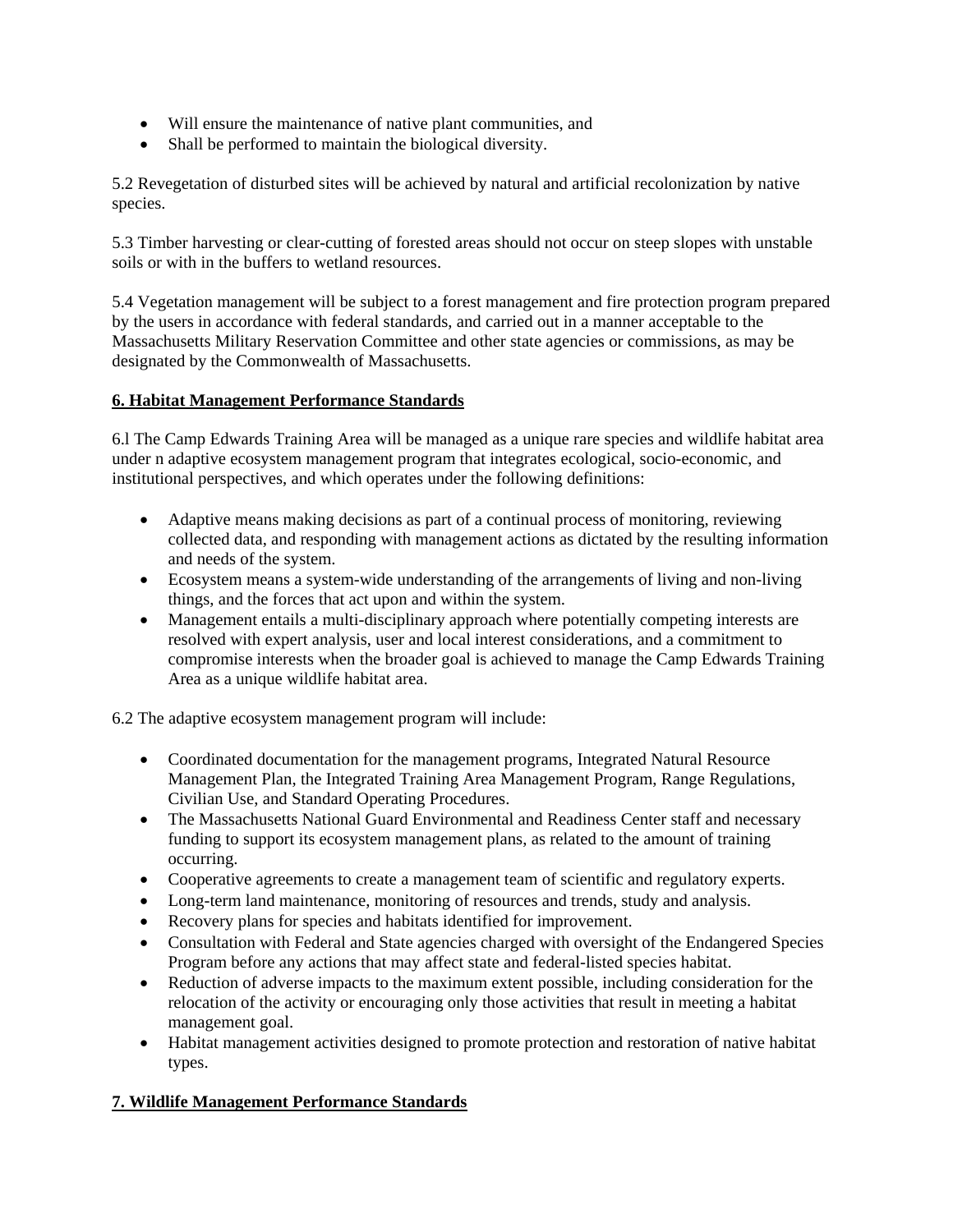7.1 Native wildlife habitats and ecosystems management will focus on the following:

- Protecting rare and endangered species, and,
- Maintaining biodiversity.

7.2 Hunting, recreation and educational trips must be approved, scheduled, planned, and supervised through Range Control.

7.3 Any activity or use will prioritize protection of life, property, and natural resource values at the boundaries of the Camp Edwards Training Area where wildlife interfaces with the surrounding built environment.

7.4 Wildlife management will include the following actions, specific to the species targeted for management:

- Development and implementation of a plan to monitor hunting of game species.
- Planning for multi-use objectives for recreation and hunting that incorporate public input and recommendations.
- Development of suitable monitoring programs for federal and state-listed species, and regular exchange of information with the Natural Heritage and Endangered Species Program.

## **8. Air Quality Performance Standard**

8.1 All uses and activities will be responsible for compliance with both the State Implementation Plan for Air Quality and the Federal Clean Air Act.

8.2 Air quality management activities will include air sampling if required by regulation of the activity.

#### **9. Noise Management Performance Standards**

9.1 Noise management activities shall conform to the Army's Environmental Noise Management Program policies for evaluation, assessment, monitoring, and response procedures.

#### **10. Pest Management Performance Standards**

10.1 Each user will develop and implement an Integrated Pest Management Program to control pest infestations that may include outside contracting of services. Non-native biological controls should not be considered unless approved by federal and state agencies.

10.2 Each user will be held responsible for management of pests that threaten rare and endangered species, or are exotic and invasive species, Invasive plant species that may be considered pest species are those defined by the United States Fish and Wildlife Service and the Massachusetts Natural Heritage and Endangered Species Program of the Division of Fisheries and Wildlife office. Site-specific analysis will be performed before implementation of any proposed pest management plans.

10.3 Pest vegetation control must be balanced against environmental impact and any proposed pest management activities, including the use of herbicides and mechanical methods, within rare species habitat areas must be approved by the Natural Heritage and Endangered Species Program, or in the case of federally listed species, by the United States Fish and Wildlife Service.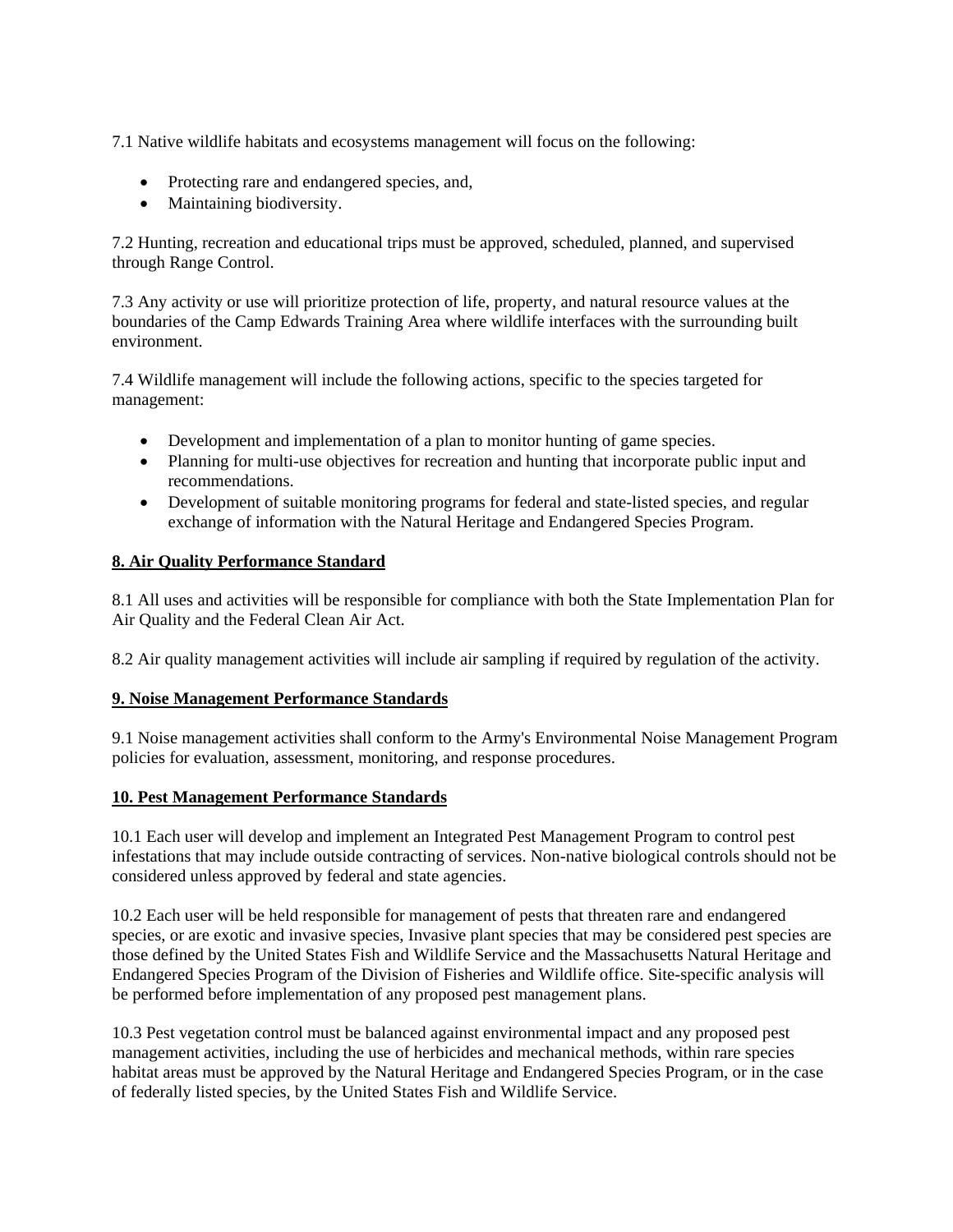10.4 Only herbicide formulations approved by the United States Environmental Protection Agency, the Department of Agriculture, the agency managing the user, and the Commonwealth of Massachusetts may be applied.

10.5 Herbicides and pesticides will not be applied by aerial spraying unless required by emergency conditions and approved under applicable state and federal regulations.

#### **11. Fire Management Performance Standards**

11.1 All activities and uses shall manage, prevent, detect, and suppress fires on the Camp Edwards Training Area in coordination with the local and state fire services and natural resource managers in the Environmental & Readiness Center.

11.2 Prescribed bums will be used as a habitat management and fire prevention tool. Prescribed burns will be used to reduce natural fire potential and create or maintain diverse and rare species habitat.

11 .3 Pre-suppression activities will include strategic firebreaks and other management of vegetation in high risk and high-incidence areas. The Integrated Natural Resource Management Plan and Fire Management Plan will be consulted for proposed actions.

11.4 Other than the above, no open fires are allowed.

## **12. Stormwater Management Performance Standards**

12.1 All stormwater facilities shall comply with the State Department of Environmental Protection Guidelines for Stormwater Management, including Best Management Practices and all other applicable standards for control and mitigation of increased storm water flow rates and improvement of water quality.

12.2 All increases in stormwater runoff will be controlled within the user's property.

12.3 No new stormwater discharges will be made directly into wetlands or wetland resource areas.

# **13. Wastewater Performance Standards**

13.1 All wastewater and sewage disposal will be in conformance with the applicable Federal and Massachusetts Department of Environmental Protection agency regulations.

#### **14. Solid Waste Performance Standards**

14.1 All solid waste streams (i.e., wastes not meeting the criteria for hazardous wastes) will be monitored and managed to substitute, reduce, recycle, modify processes, implement best management practices, and/or reuse waste, thereby reducing the total tonnage of wastes,

14.2 All users will be held responsible for collection, removal and disposal outside of the Camp Edwards Training Areas of solid wastes generated by their activities.

14.3 All users must handle solid wastes using best management practices to minimize nuisance odors, windblown litter, and attraction of vectors.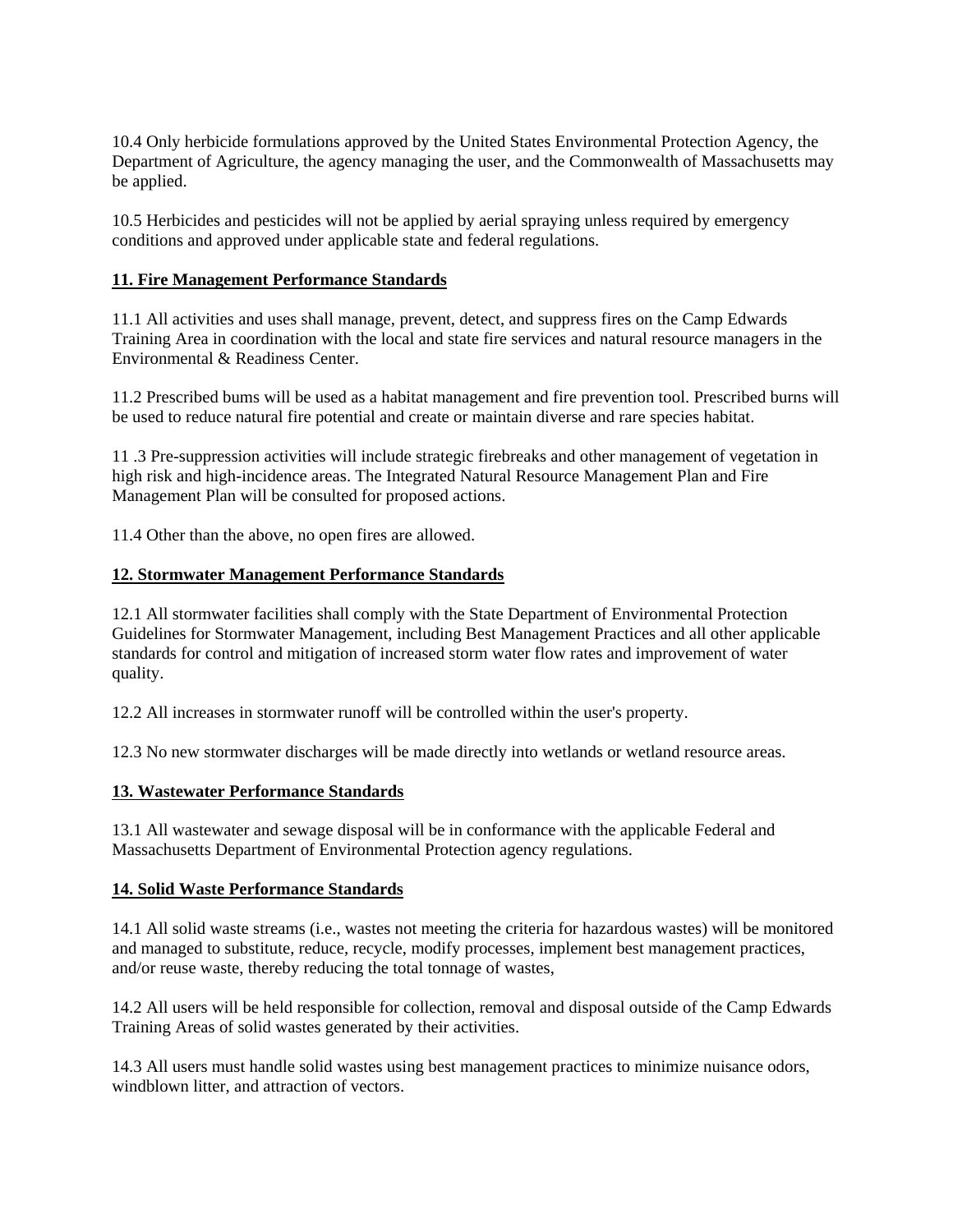14.4 No permanent disposal of solid waste within the Groundwater protection Policy area/Camp Edwards field training areas will be permitted.

#### **15. Hazardous Materials Performance Standards**

15.1 Where they are permitted, use and application of hazardous materials shall be otherwise minimized in accordance with pollution prevention and waste minimization practices, including material substitution.

15 .2 No permanent disposal of hazardous wastes within the Groundwater protection Policy area/Camp Edwards field training areas will be permitted.

#### 15.3 Fuel Management

15.3.1 Spill Prevention, Control, and Countermeasure Plan, is in place to reduce potential for a release. Camp Edwards Spill Response Plan is in place to respond to a release if an event should occur. All users will comply with these plans at the Camp Edwards Training Area.

15.3.2 If found, non-complying underground fuel storage tanks will be removed in accordance with state and federal laws and regulations to include remediation of contaminated soil.

15 .3.3 No storage or movement of fuels for supporting field activities, other than in vehicle fuel tanks, will be permitted except in approved containers no greater than five gallons in capacity.

15.3.4 New storage tanks are prohibited unless they meet the following requirements:

- Are approved for maintenance heating, or, permanent emergency generators and limited to propane or natural gas fuels.
- Conform to the Groundwater Protection Policy and applicable codes.

#### 15.4 Non-fuel Hazardous Material Storage

15.4 .1 No storage above those quantities necessary to support field training activities will be allowed within the Camp Edwards Training Area except where necessary to meet regulatory requirements, and where provided with secondary containment.

15.4.2 When required by applicable regulation, the user shall implement a Spill Prevention, Control and Containment/Emergency Response or other applicable response plan.

#### **16. Hazardous Waste Performance Standards**

16.1 All uses shall comply with applicable local, state, and federal regulations governing hazardous waste generation, management, and disposal (including overlays relative to Wellhead Protection, Zone II' s within the Cantonment Area) .

16.2 Accumulations of hazardous waste shall be handled in accordance with regulations governing accumulation and storage.

16.3 Existing facilities must implement pollution prevention and waste minimization procedures (process modifications, material substitution, recycling, and best management practices) to minimize waste generation and hazardous materials use.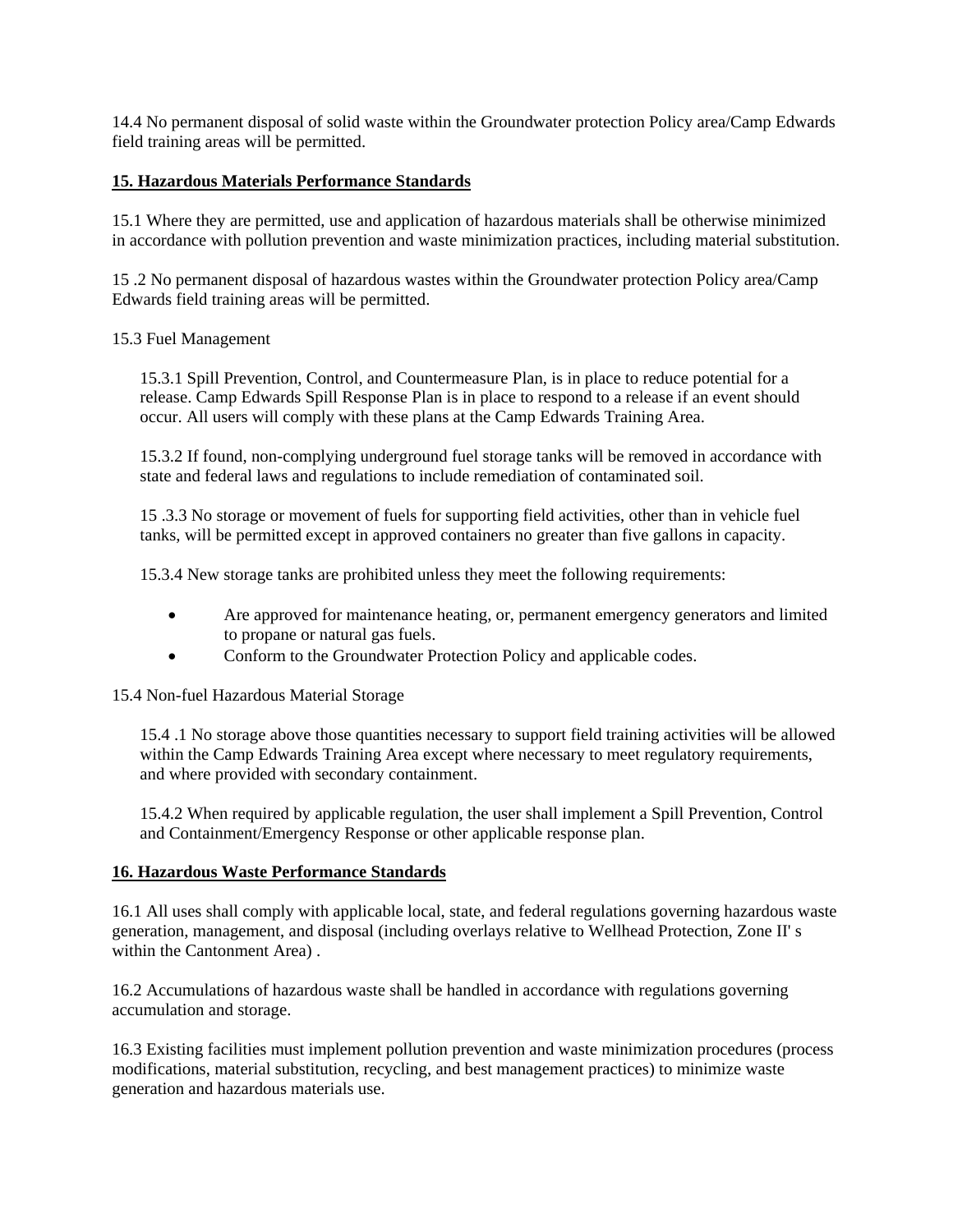16.4 Occupants and users will be held responsible for removing all solid or hazardous wastes generated during the period of use/tenancy/visitation upon their departure or in accordance with other applicable or relevant regulations.

16.5 Remedial activities undertaken under the Installation Restoration Program, the Impact Area Groundwater Study Program, the Massachusetts Contingency Plan, or other governing remediation programs are exempt from additional regulation (e.g., waste generation volume limits). Removal, storage, and disposal of contaminated material are required to comply with all state, and federal regulations.

16.6 Post-remedial uses and activities at previously impacted sites will be allowed in accordance with terms and conditions of the applicable regulations.

16.7 All hazardous wastes will be transported in accordance with federal Department of Transportation regulations governing shipment of these materials.

16.8 Transport shall reduce the number of trips for transfer and pick-up of hazardous wastes for disposal to extent feasible. Tills may include planning appropriate routes that minimize proximity to sensitive natural resource areas, and reducing internal transfers of material, including transfers from bulk storage tanks to drums, tankers, carboys, or other portable containers or quantities.

16.9 No permanent disposal of hazardous wastes within the Groundwater Protection Policy area/Camp Edwards field training areas will be permitted.

#### **17. Vehicle Performance Standards**

17.1 Vehicles within the Camp Edwards Training Area will be limited to the existing improved and unimproved road system except where required for natural resource management or property maintenance or where off-road activity areas are located and approved by the Environmental and Readiness Center in consultation with the Massachusetts Division of Fisheries and Wildlife.

17.2 Unimproved, established access ways will be limited to use by vehicles in accordance with soil conditions as described in the Soil Conservation Performance Standards.

17.3 The number of military and civilian vehicles within the Camp Edwards Training Area will be controlled using appropriate scheduling and signage.

#### **18. General Use and Access Performance Standards**

18.1 General User Requirements. Requirements that will apply to all users, both public and private, in the Camp Edwards Training Area include the following:

- All acts that pollute the groundwater supply are prohibited.
- No litter or refuse of any sort may be thrown or left in or on any property.
- All users will be held responsible for providing, maintaining, and re- moving closed-system, sanitary facilities necessary for their use and activity.
- No person shall wade or swim in any water body except for activities approved by the Massachusetts National Guard including remediation, scientific study, or research.
- Vehicles may only be driven on roads authorized and designated for such use and parked in designated areas, and may not cross any designated wetland.
- Public users may not impede the military training activities.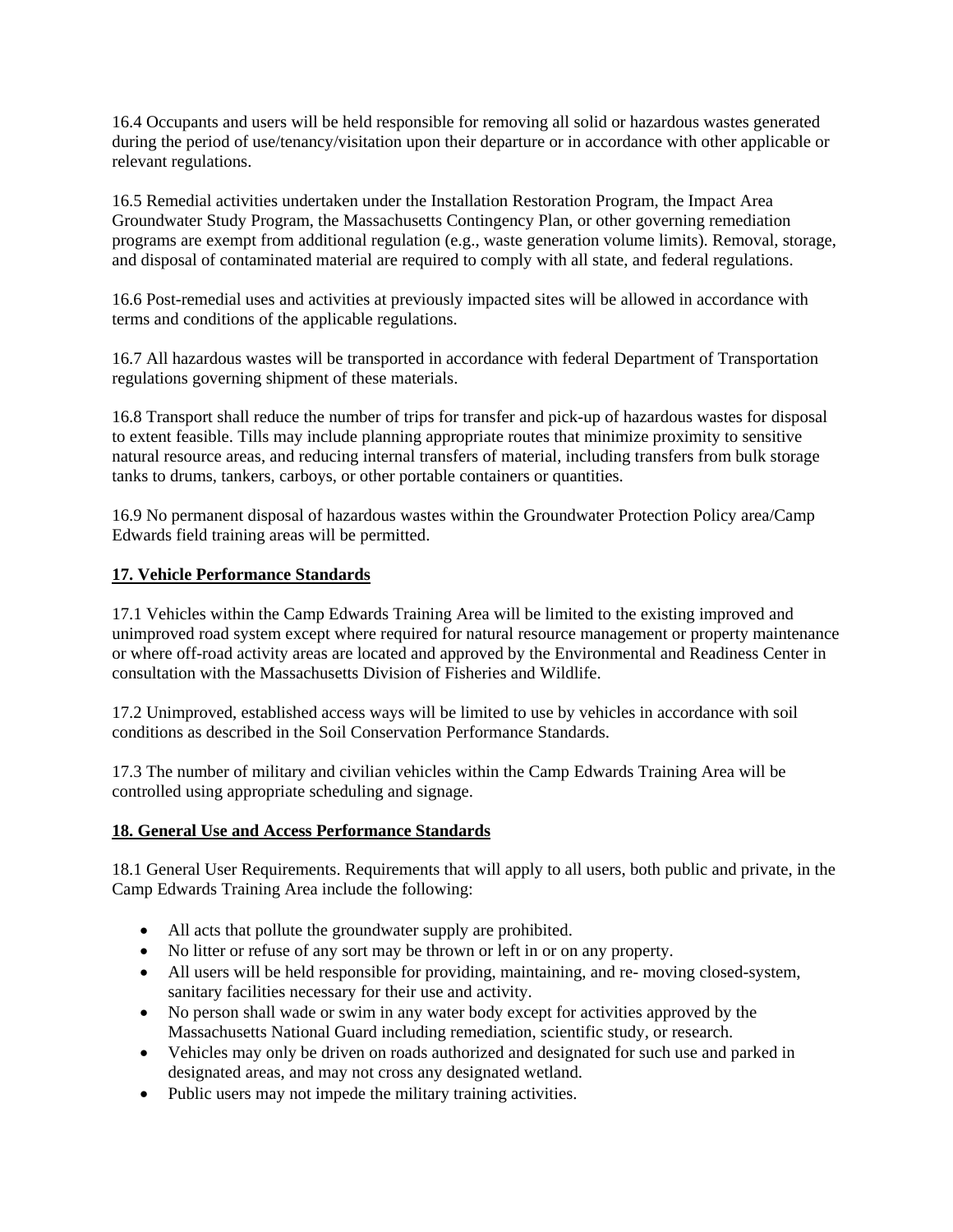18.2. Civilian Use Manual. To guide public conduct on the Massachusetts Military Reservation, a Civilian Use Manual will be prepared and periodically updated. All civilian users will obtain and follow this Manual.

18.3. Siting and Design Performance Standards

18.3.1 New or expanded buildings should not be proposed within the Camp Edwards Training Areas, with the following exceptions:

- Buildings to support allowed training, operations and activities, including upgrading of those facilities currently in place,
- Buildings used for the purposes of remediation activities,
- Buildings used for the purposes of development, operation and maintenance of water supplies,
- Buildings used for the purpose of natural resource and land management.

# **19. Range Performance Standards**

19.1. All operational ranges including but not limited to small arms ranges (SAR) shall be managed to minimize harmful impacts to the environment within the Upper Cape Water Supply Reserve. Range management at each range shall include to the maximum extent practicable metal recovery and recycling, prevention of fragmentation and ricochets, and prevention of sub-surface percolation of residue associated with the range operations. Camp Edwards shall be held responsible for the implementation of BMPs by authorized range users, including collection and removal of spent ammunition and associated debris.

19.2. Small arms ranges shall only be used in accordance with approved range plans. These plans shall be designed to minimize to the maximum extent practicable the release of metals or other contaminates to the environment outside of specifically approved containment areas/systems. Occasional ricochets that result in rounds landing outside of these containment areas is expected and every effort to minimize and correct these occurrences shall be taken. Failure to follow the approved range plans shall be considered a violation of this EPS.

19.3. All operational SARs shall be closely monitored by the Massachusetts National Guard to assess compliance of the approved range plans as well as the implementation and effectiveness of the range specific BMPs.

19.4. Camp Edwards/Massachusetts National Guard Environmental and Readiness Center shall staff and request appropriate funding to support its SAR management plans.

19.5. All users must use and follow Camp Edwards' Range Control checklists and procedures to:

- Minimize debris on the range (e.g. shell casings, used targets)
- Minimize or control residues on the ranges resulting from training (e.g., unburned constituents, metal shavings from the muzzle blast)
- Ensure the range is being used for the designated purpose in accordance with all applicable plans and approvals

19.6. Camp Edwards is responsible for following range operation procedures and maintaining range pollution prevention systems. Range BMPs shall be reviewed annually for effectiveness and potential improvements in their design, monitoring, maintenance, and operational procedures in an effort to